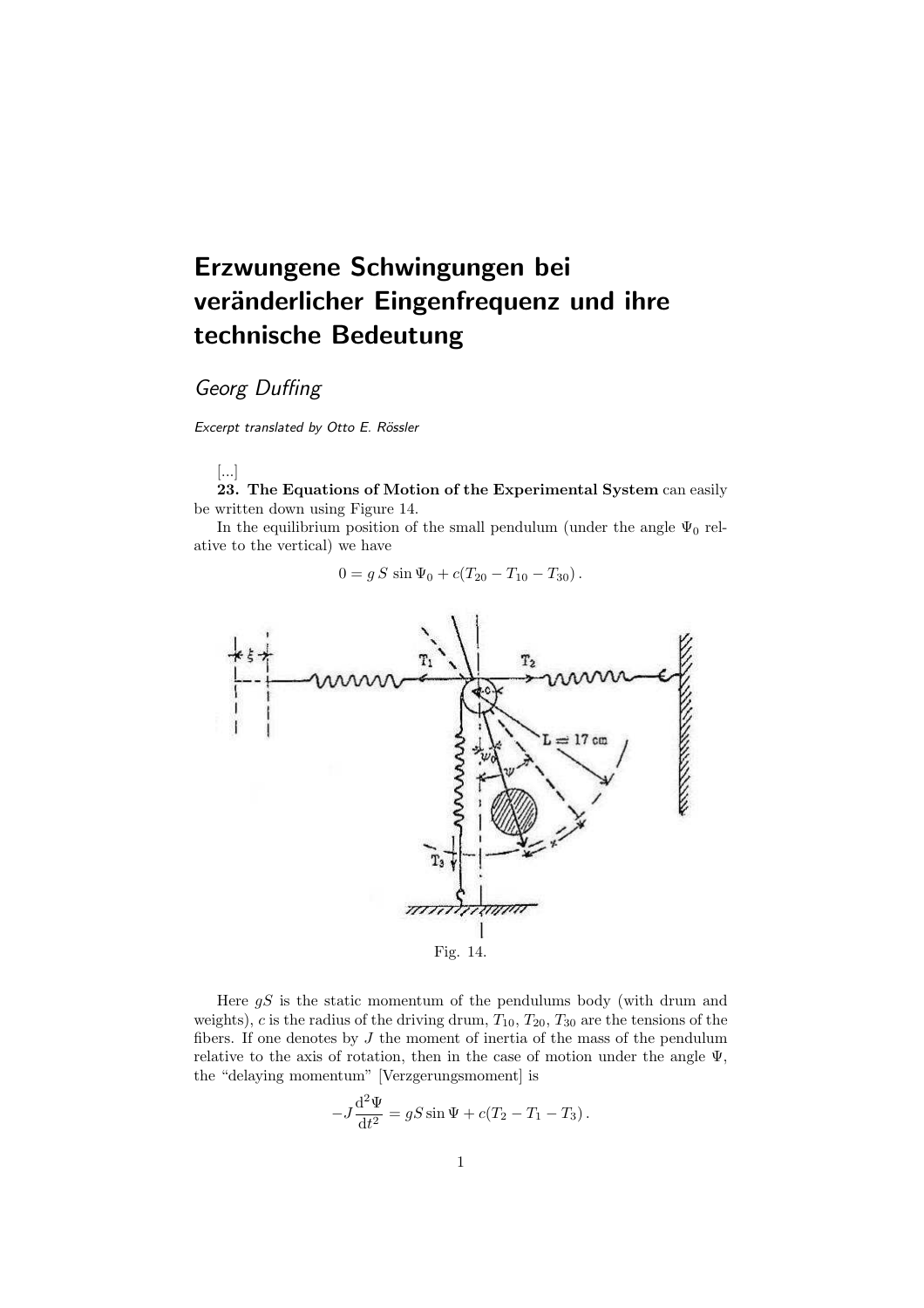If  $f_1$ ,  $f_2$ ,  $f_3$  are the constants of the three springs, one has

$$
T_1 - T_{10} = f_1[\xi - c(\Psi - \Psi_0)],
$$
  
\n
$$
T_2 - T_{20} = f_2 c(\Psi - \Psi_0),
$$
  
\n
$$
T_3 - T_0 = -f_3 c(\Psi - \Psi_0).
$$

From this, one obtains

$$
\frac{d^2\Psi}{dt^2} + \frac{gS}{J}(\sin\Psi - \sin\Psi_0) + \frac{c^2}{J}(f_1 + f_2 + f_3)(\Psi - \Psi_0) = \frac{cf_1}{J} \cdot \xi
$$

as the equations of motion of the pendulum, if in addition one takes into regard the law under which the forcing motion  $\xi$  takes place.

Given the relatively large mass of the pendulum  $B$ , one can neglect the backaction exerted by S on B, and is allowed to assume that  $\xi$  is the changing in time, independently of the motion of the small experimental pendulum.

The law governing the forced motion with a very good approximation has the form  $\xi = a \sin \omega t$ , where a is a constant that is given by the respective maximal excursion of pendulum B.

Introducing

$$
x = L(\Psi \Psi_0)
$$

and

$$
\frac{x}{L}\cos\Psi_0 - \frac{x^2}{2L^2}\sin\Psi_0 - \frac{x^3}{6L^3}\cos\Psi_0
$$

in place of  $\sin \Psi \sin \Psi_0$ , one obtains the law of motion in the form

$$
\frac{\mathrm{d}^2x}{\mathrm{d}t^2} + \left[\frac{gS}{L}\cos\Psi_0 + \frac{c^2}{J}(f_1 + f_2 + f_3)\right]x
$$

$$
-\frac{1}{2L}\frac{gS}{J}\sin\Psi_0 \cdot x^2 - \frac{1}{6L^2}\frac{gS}{J}\cos\Psi_0 \cdot x^3 = \frac{cf_1L}{J}a\sin\omega t
$$

or

$$
\ddot{x} + \alpha x - \beta x^2 - \gamma x^3 = k \sin \omega t,
$$

whereby

$$
\left\{ \begin{array}{l} \alpha = \frac{gS}{J}\cos\Psi_0 + \frac{c^2}{K}(f_1+f_2+f_3), \vspace{.1truecm} \\ \beta = \frac{1}{2L}\frac{gS}{J}\sin\Psi_0 \,, \vspace{.1truecm} \\ \gamma = \frac{1}{6L^2}\frac{gS}{J}\cos\Psi_0 \,, \vspace{.1truecm} \\ k = \frac{cf_1L}{J}a \,. \end{array} \right. \label{eq:alpha}
$$

The coefficient of  $\alpha$  is easy to determine experimentally by ones letting the system perform very small proper vibrations and obtaining the duration of one period.

If one removes all threads from the drum, then one gets  $\Psi_0 = 0$ , and from the derived  $\alpha$  one obtains the value  $\frac{gS}{J}$ . When one then restores the connections with the threads, to observe *small* eigen vibrations  $(k = 0)$ , one obtains the value  $\frac{c^2}{l}$  $\frac{c^2}{J}(f_1 + f_2 + f_3)$ . The values  $\beta$ ,  $\gamma$ , are easy to obtain by calculation.

The value  $x = s$  is to be observed on the reading scale of the small pendulum to calculate k. In most cases it suffices to assume  $k = \alpha s$ . Then the value  $\frac{k}{\alpha}$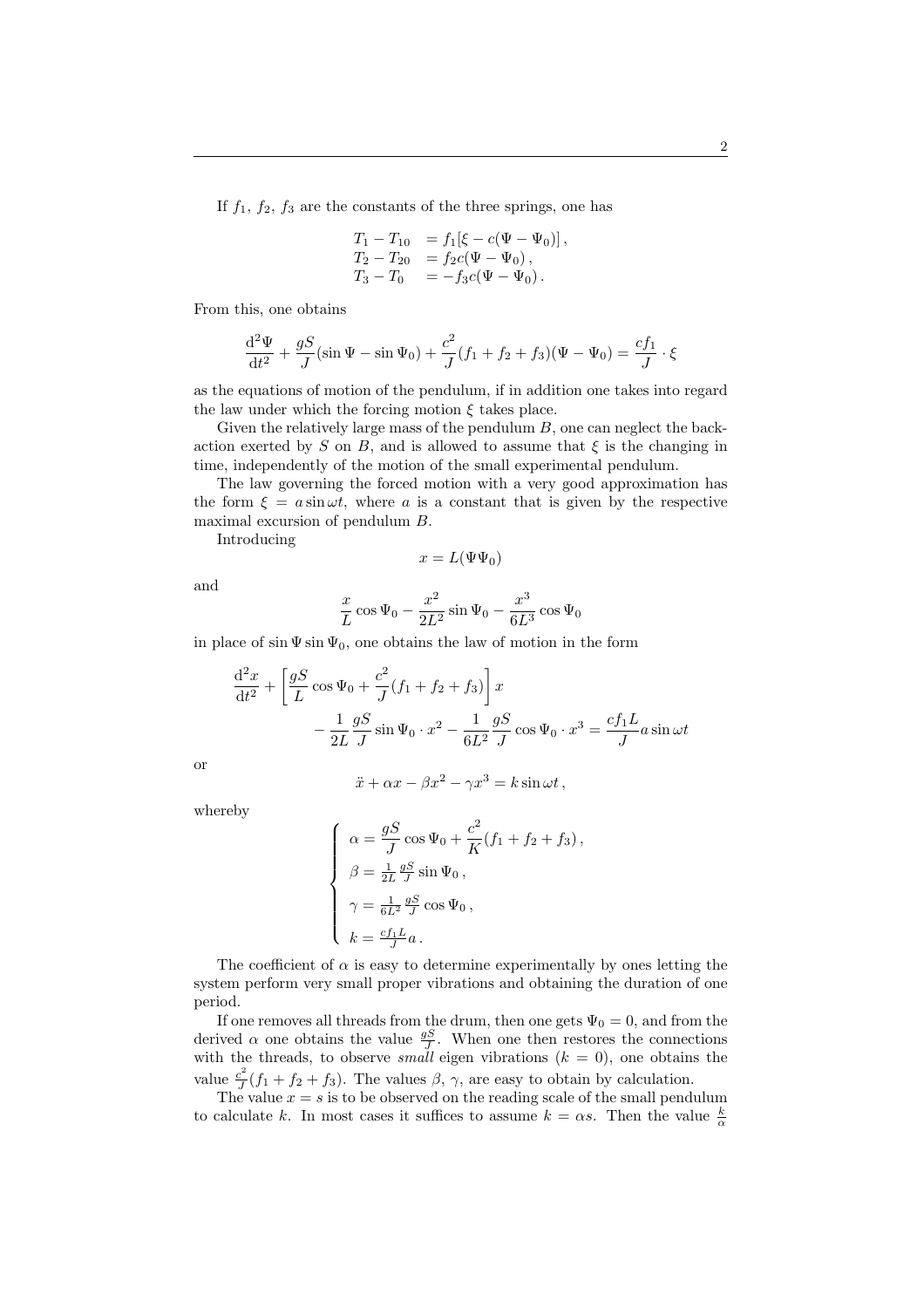from Eq. (69) is nothing else but the static excursion on the reading scale that corresponds to the maximal value of  $\xi$ .

To measure the tensions of the springs, the weights and the moments of inertia proved unnecessary. All that needed to be determined was the vibration numbers of the experimental pendulum valid at very small excursions, and this — first inside the system when it is isolated; then the vibration numbers of the forcing pendulum at the excursions used; then the static excursions of the experimental pendulum corresponding to the respective maximal  $\xi$ , and the dynamical excursions in the state of oscillation. The excursions of the experimental pendulum are indicated in the state of oscillation. The excursions of the experimental pendulum are indicated in millimeters, measured along a circular scale of radius 170 mm.

From the series of experiments done, here only two are to be highlighted. [...]

### IV. Influence of the Damping

26. The experiments showed that even a small damping has a visible influence on the magnitude of the excursion, whereas in a quantitative respect, a weak damping does not make itself felt. The task is now to make this state of affairs amenable to quantitative calculation.

That in this case at least the calculational amount of work would be markedly increased, was to be expected a priori. Therefore, here only the case of the forced symmetric pseudoharmonic vibration is to be treated; its equation of motion is

$$
\frac{\mathrm{d}^2x}{\mathrm{d}t^2} + \chi \frac{\mathrm{d}x}{\mathrm{d}t} + \alpha x - \gamma x^3 = k \sin \omega t. \tag{1}
$$

We here again at first look in passing at the equation of the damped harmonic vibration,

$$
\ddot{x} + \chi \dot{x} + \alpha x = k \sin \omega t \tag{2}
$$

and try to solve it in the same way as in the case of the undamped vibration, by means of successive approximation.

### [...]